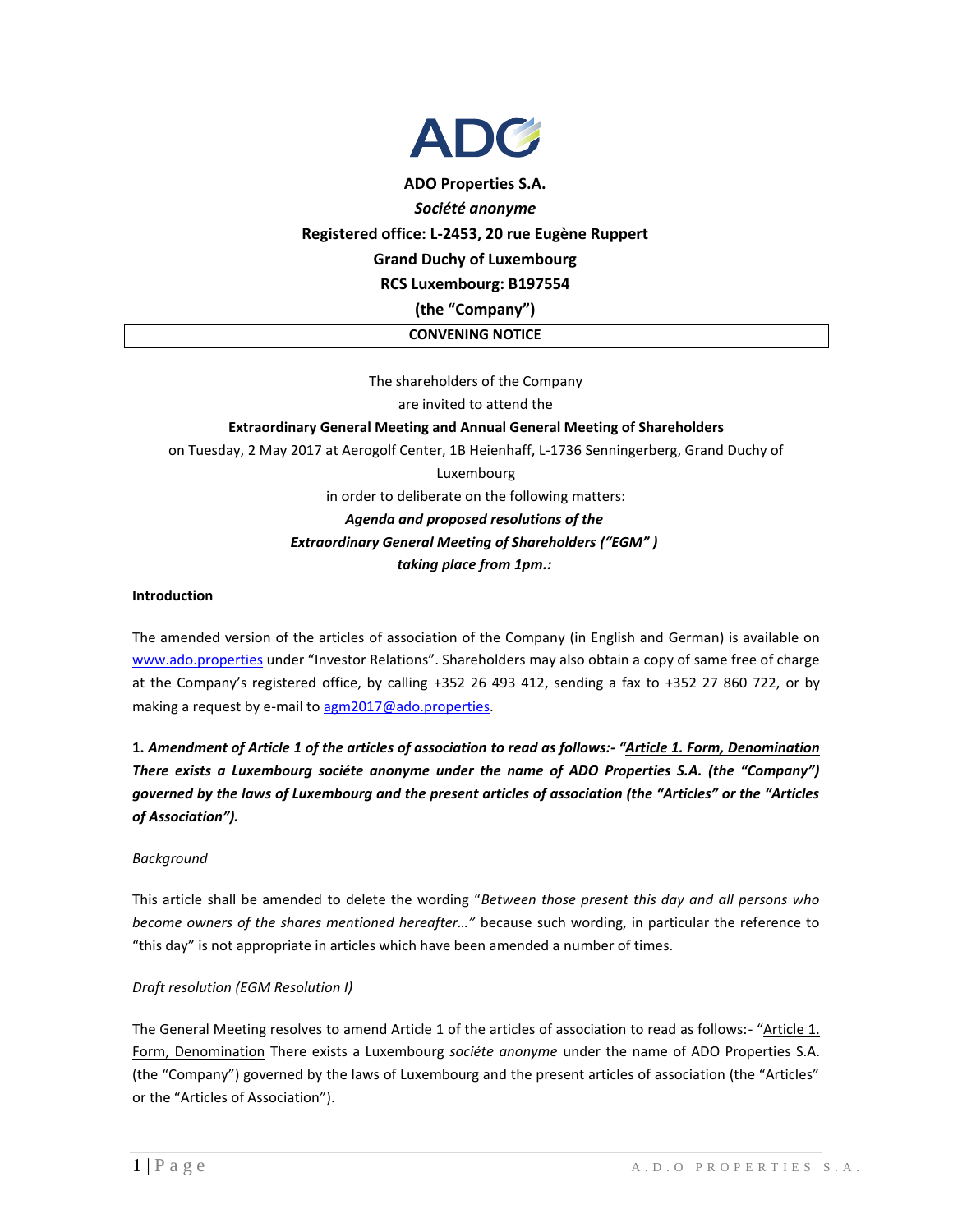**2.** *Decision to move the registered office of the Company to Aerogolf Center, 1B Heienhaff, L-1736 Senningerberg and amendment of the first and second paragraphs of Article 3 of the articles of association to read as follows:-*

### *"The Company shall have its registered office in Niederanven in the Grand Duchy of Luxembourg.*

*The Board of Directors shall also have the right to set up offices, administrative centres, agencies and subsidiaries wherever it shall see fit, either within or outside the Grand-Duchy of Luxembourg. Without prejudice of the general rules of law governing the termination of contracts, the registered office may be transferred to any other place within the City of Luxembourg and to another municipality by decision of the Board of Directors, which is authorised to amend these Articles in case of such transfer."*

### *Background*

It is intended to move the registered office to the address of a domiciliation agent based in the municipality of Niederanven.

Article 3 is to be updated to authorise the board of directors of the Company (the "**Board of Directors**"), in line with changes to the Luxembourg law relating to commercial companies (the "**Company Law**"), to not only transfer the registered office of the Company within a Luxembourg municipality but to also to transfer it to another municipality and to change the articles of the Company accordingly.

### *Draft resolution (EGM Resolution II)*

The General Meeting resolves to move the registered office of the Company to Aerogolf Center, 1B Heienhaff, L-1736 Senningerberg and to amend the first and second paragraph of Article 3 of the articles of association to read as follows:-

### "*The Company shall have its registered office in Niederanven in the Grand Duchy of Luxembourg.*

*The Board of Directors shall also have the right to set up offices, administrative centres, agencies and subsidiaries wherever it shall see fit, either within or outside the Grand-Duchy of Luxembourg. Without prejudice of the general rules of law governing the termination of contracts, the registered office may be transferred to any other place within the City of Luxembourg and to another municipality by decision of the Board of Directors, which is authorised to amend these Articles in case of such transfer."*

# **3.** *Amendment of the second and third paragraphs of Article 5 and insertion of new paragraphs 4 and 5 into Article 5 of the articles of association such that the second and third paragraphs and the new fourth and fifth paragraphs of Article 5 shall read as follows:*

*"The authorised capital of the Company is set at seven hundred and fifty million Euros (750,000,000) without nominal value. The authorisation to issue Shares thereunder is valid for a period ending five (5) years from the date of the publication of the resolution creating the authorised capital in the official gazette of Luxembourg (unless amended or extended by the general meeting of shareholders (the "General Meeting").*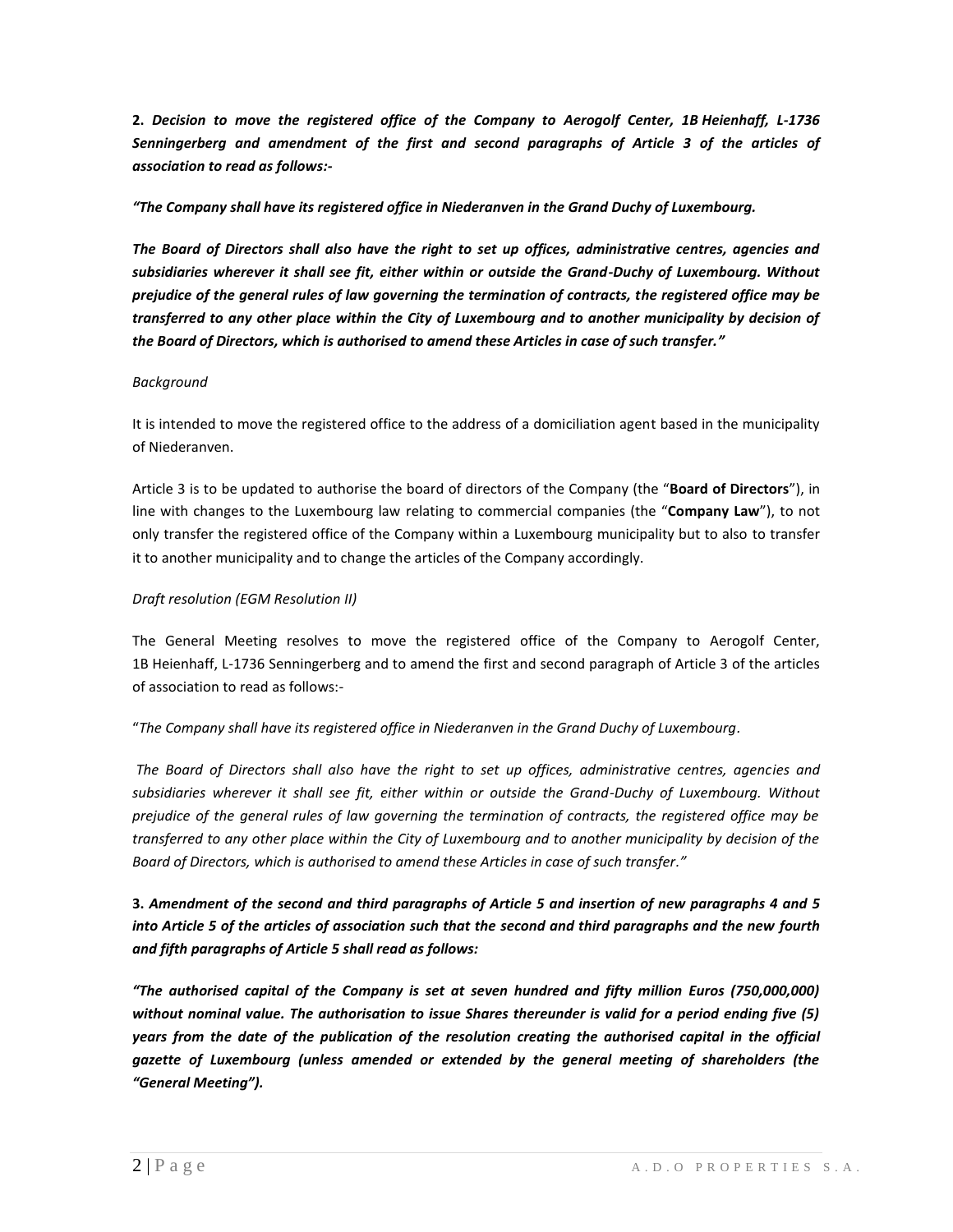*The Board of Directors or delegate(s) duly appointed by the Board of Directors, may from time to time issue such shares within the authorised share capital at such times and on such terms and conditions, including the issue price, as the Board of Directors or its delegate(s) may in its or their discretion resolve and the Board of Directors is further authorised to arrange for a requisite change of these articles to reflect such increase. The Board of Directors is authorised to suppress, limit or waive any pre-emptive subscription rights of shareholders to the extent it deems advisable for any issues of shares within the authorised capital.* 

*The Board of Directors is authorised to attribute existing shares or issue new shares to the following persons free of charge:*

- *employees or a certain category of employees of the Company;*
- *employees of subsidiaries in which the Company holds directly or indirectly at least 10 per cent of capital or voting rights;*
- *employees of companies of which at least 50 per cent of the capital or voting rights are held directly or indirectly by a company that itself holds directly or indirectly at least 50 per cent of the capital of the Company;*
- *officers of the Company or of any of the companies mentioned above or certain categories of such officers.*

# *The Board of Directors is authorised to determine the conditions and modalities of any attribution or issue of shares free of charge (including any required minimum holding period)."*

### *Background*

The word "un-issued" in the second paragraph of Article 5 has been deleted to clarify that the amount of the authorised capital includes both issued and unissued shares. The wording "(*Mémorial C, Recueil des Sociétés et Associations)"* has been deleted because this is no longer the official gazette of Luxembourg.

The sentence in the third paragraph of Article 5 relating to the authorisation of the Board of Directors to issue shares to board members, executives etc. has been deleted but replaced with a more specific authorisation in the new paragraph 4 (see below) which is more closely aligned with the amended Company Law provisions. The wording "and the Board of Directors is further authorised to arrange for a requisite change of these articles to reflect such increase" has been added to the third paragraph of Article 5 to clarify that the Board of Directors has this power under the Company Law.

The insertion of the new fourth and fifth paragraphs is for the purpose of allowing the Board to issue free shares under employee and/ or management incentive schemes As with the issue of any shares by the Board of Directors within the limits of the authorised capital, the Board of Directors shall be authorised to issue such new shares without granting preferential subscription rights to existing shareholders. In this respect the board of directors has issued a special report justifying why this authorisation should be given.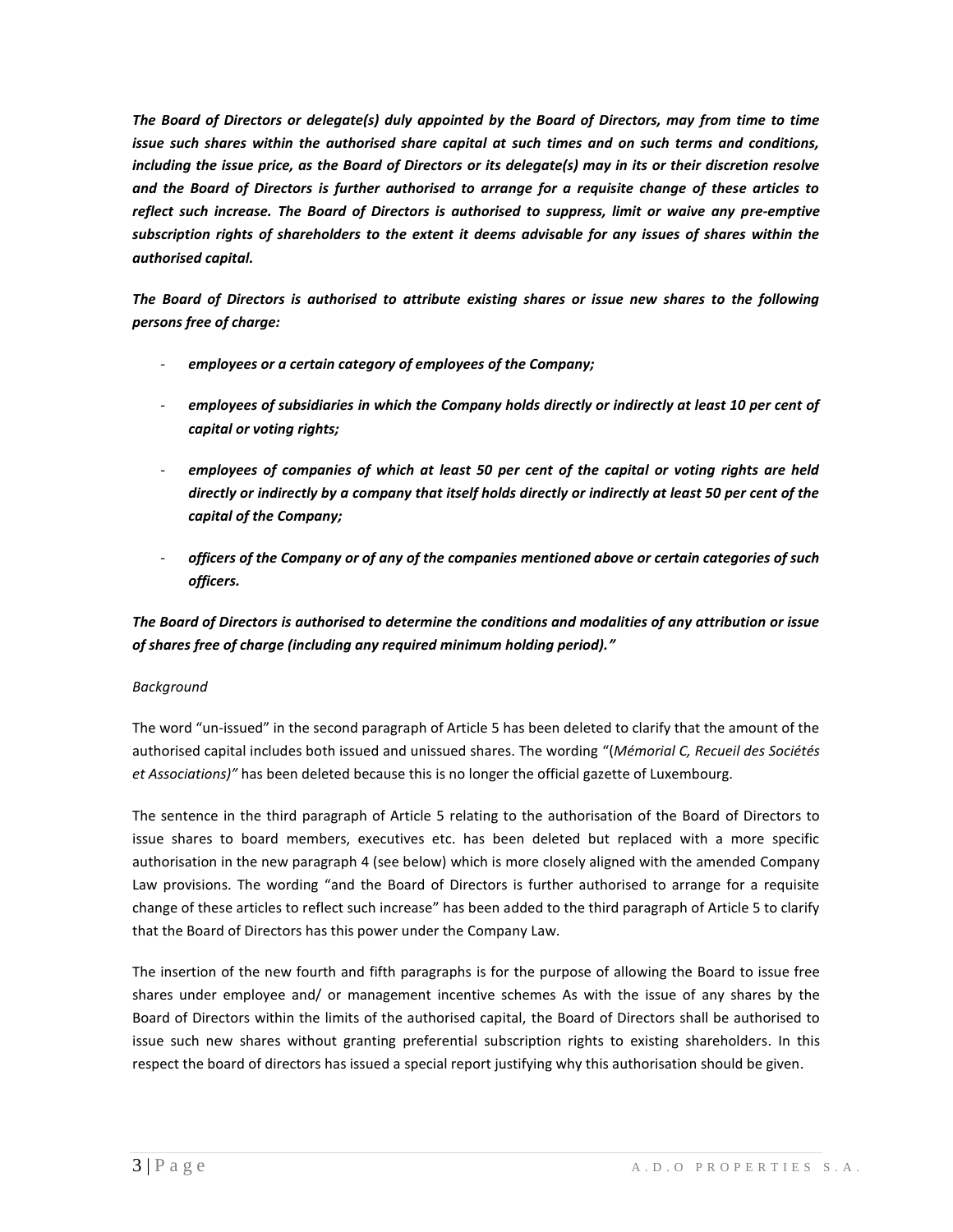#### *Draft resolution (EGM Resolution III)*

The General Meeting resolves to amend the second and third paragraphs of Article 5 and insert a new paragraph 4 and 5 into Article 5 of the articles of association such that the second and third paragraphs and the new fourth and fifth paragraphs of Article 5

"The authorised capital of the Company is set at seven hundred and fifty million Euros (750,000,000) without nominal value. The authorisation to issue Shares thereunder is valid for a period ending five (5) years from the date of the publication of the resolution creating the authorised capital in the official gazette of Luxembourg (unless amended or extended by the general meeting of shareholders (the "General Meeting").

The Board of Directors or delegate(s) duly appointed by the Board of Directors, may from time to time issue such shares within the authorised share capital at such times and on such terms and conditions, including the issue price, as the Board of Directors or its delegate(s) may in its or their discretion resolve and the Board of Directors is further authorised to arrange for a requisite change of these articles to reflect such increase. The Board of Directors is authorised to suppress, limit or waive any pre-emptive subscription rights of shareholders to the extent it deems advisable for any issues of shares within the authorised capital.

The Board of Directors is authorised to attribute existing shares or issue new shares to the following persons free of charge:

- employees or a certain category of employees of the Company;
- employees of subsidiaries in which the Company holds directly or indirectly at least 10 per cent of capital or voting rights;
- employees of companies of which at least 50 per cent of the capital or voting rights are held directly or indirectly by a company that itself holds directly or indirectly at least 50 per cent of the capital of the Company;
- officers of the Company or of any of the companies mentioned above or certain categories of such officers.

The Board of Directors are authorised to determine the conditions and modalities of any attribution or issue of shares free of charge (including any required minimum holding period).*"*

# **4.** *Insertion of a new sentence into the penultimate paragraph of Article 6 so that such paragraph shall read as follows:*

*"The Company will recognise only one holder per share. In case a share is held by more than one person, the persons claiming ownership of the share will be required to name a single proxy to represent the share vis-à-vis the Company. The Company has the right to suspend the exercise of all rights attached to such share until one person has been appointed in this way. The same rule shall apply in the case of a conflict between a pledgor and a pledgee. However, where a share is held by more than one person, each such person shall have the rights set out in Article 73 of the law of 10 August 1915 on commercial companies, as amended from time to time."*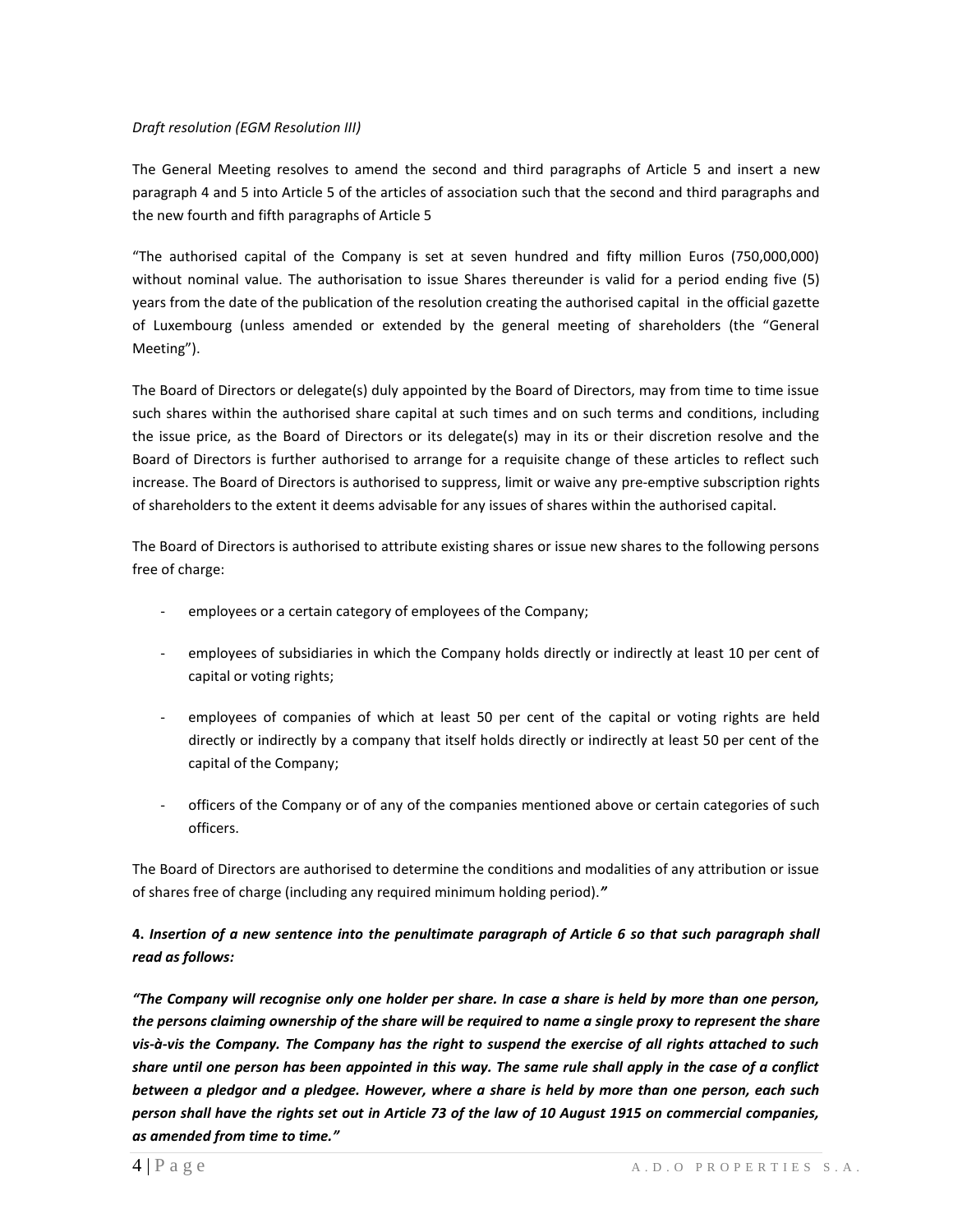### *Background*

This sentence is to be introduced to clarify that, further to the changes to the Company Law, in case a share is held by more than one person, each such person shall have the right, *inter alia*, eight (8) days before an annual general meeting to consult and obtain free of charge certain documents (including financial statements and the lists of members of the Board of Directors) at the registered office of the Company and to take part in annual general meetings but only as an observer.

### *Draft resolution (EGM Resolution IV)*

The General Meeting resolves to insert a new sentence into the penultimate paragraph of Article 6 so as to amend the penultimate paragraph of Article 6 to read as follows:

"The Company will recognise only one holder per share. In case a share is held by more than one person, the persons claiming ownership of the share will be required to name a single proxy to represent the share vis-àvis the Company. The Company has the right to suspend the exercise of all rights attached to such share until one person has been appointed in this way. The same rule shall apply in the case of a conflict between a pledgor and a pledgee. However, where a share is held by more than one person, each such person shall have the rights set out in Article 73 of the law of 10 August 1915 on commercial companies, as amended from time to time."

### **5**. *Amendment of Article 7 of the articles of association to read as follows:*

### *"Article 7. Voting rights*

*Each share shall entitle the holder to one vote at all General Meetings subject to the provisions of applicable law.* 

*Each shareholder may in relation to the shares held by it agree either temporarily or permanently not to exercise all or any part of its voting right. Such a waiver binds the waiving shareholder and engages the Company from the time of notification of the decision."*

### *Background*

The new provision will allow any shareholder to waive its voting rights either temporarily or permanently and provides that such waiver shall be binding between the relevant shareholder and the Company.

### *Draft resolution (EGM Resolution V)*

The General Meeting resolves to amend Article 7 of the articles of association to read as follows:

### *"Article 7. Voting rights*

Each share shall entitle the holder to one vote at all General Meetings subject to the provisions of applicable law.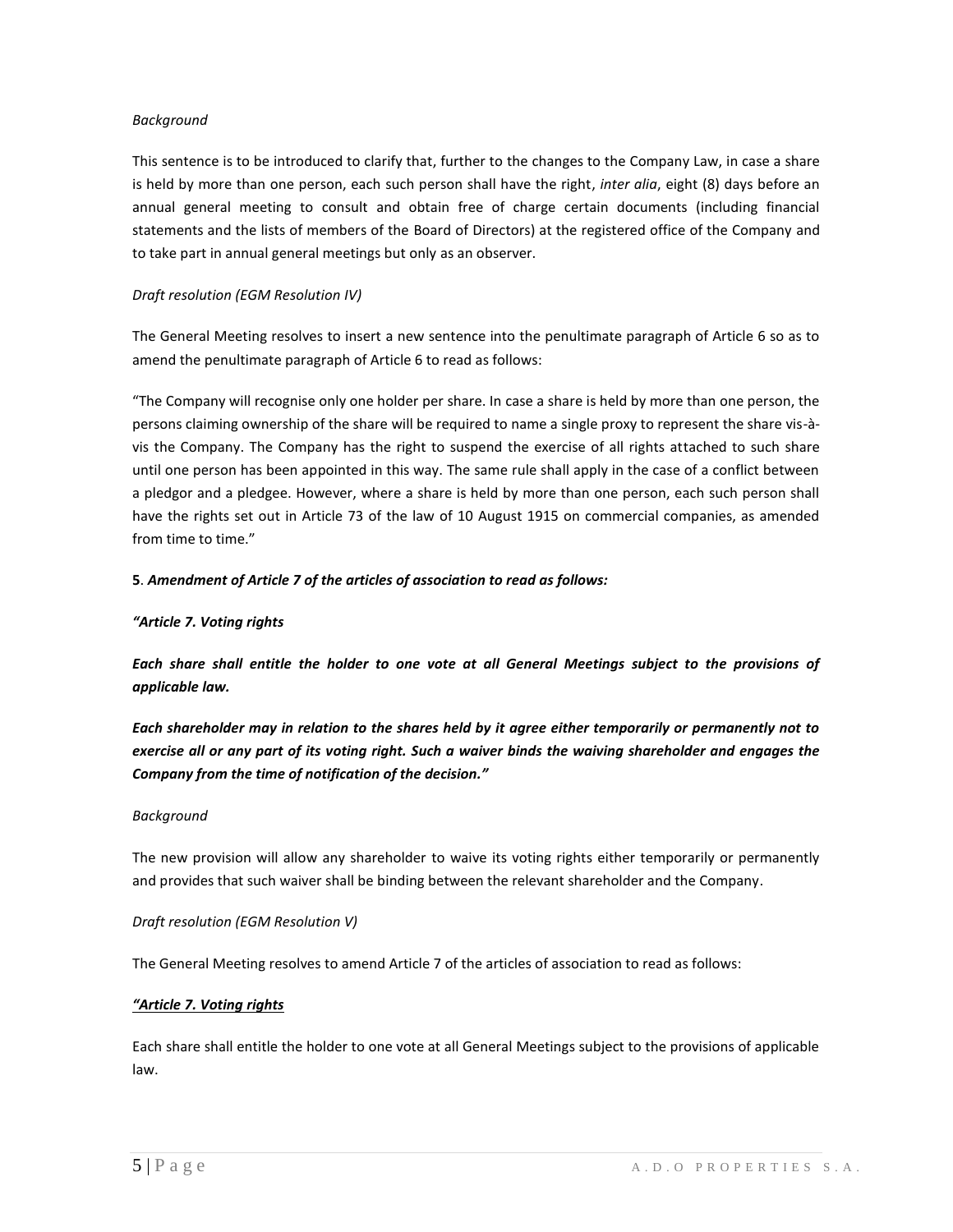Each shareholder may in relation to the shares held by it agree either temporarily or permanently not to exercise all or any part of its voting right. Such a waiver binds the waiving shareholder and engages the Company from the time of notification of the decision."

# 6. *Insertion of a new sentence at the end of the fifth paragraph of Article 8 of the articles of association so that such paragraph will read as follows*

*"The Chairman of the Board of Directors shall preside at meetings of the Board of Directors. In his absence, the Executive Vice-Chairman or one of the deputy chairmen of the Board of Directors shall take his place. In case of a parity of votes the vote of the Chairman shall be decisive."*

### *Background*

The new sentence will clarify that the Chairman has a decisive vote in case of a parity of votes at board level.

### *Draft resolution (EGM Resolution VI)*

The General Meeting resolves to insert a new sentence at the end of the fifth paragraph of Article 8 of the articles of association so that such paragraph will read as follows:

"The Chairman of the Board of Directors shall preside at meetings of the Board of Directors. In his absence, the Executive Vice-Chairman or one of the deputy chairmen of the Board of Directors shall take his place. In case of a parity of votes the vote of the Chairman shall be decisive."

# 7. *Insertion of a new paragraph 18 into Article 8 of the articles of association so that paragraph 18 of Article 8 will read as follows*

*"The Board of Directors may, under its supervision, delegate powers to a management committee or a general manager subject to such delegation not being made in respect of the strategy of the Company or the entirety of all the powers of the Board of Directors*."

### *Background*

The new paragraph provides more flexibility for the Board of Directors to delegate its powers whilst still remaining in overall control.

### *Draft resolution (EGM Resolution VII)*

The General Meeting resolves to insert a new paragraph 18 into Article 8 of the articles of association so that paragraph 18 of Article 8 will read as follows

"The Board of Directors may, under its supervision, delegate powers to a management committee or a general manager subject to such delegation not being made in respect of the strategy of the Company or the entirety of all the powers of the Board of Directors."

# **8.** *Amendment to Article 10, paragraph 3 of the articles of association and insertion of a new paragraph 4 so that paragraphs 3 and 4 of Article 10 will read as follows:*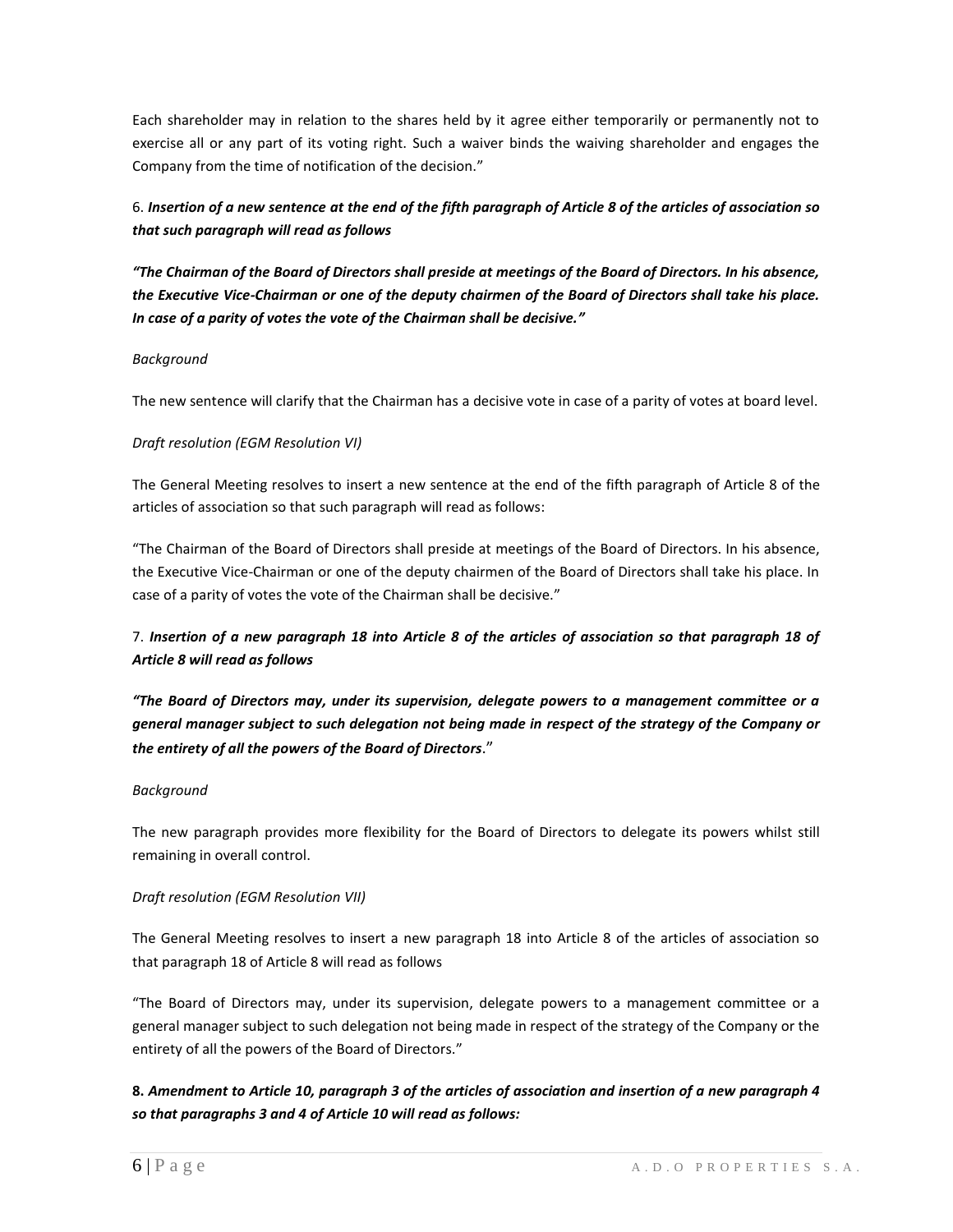*"In the event that any member of the Board of Directors of the Company shall have any conflicting financial interest ("intérêt de nature patrimoniale opposé à celui de la société") within the meaning of article 57 of the law of 10 August 1915, as amended, on commercial companies in any transaction involving the Company, such member of the Board of Directors shall make known to the Board of Directors such conflicting interest and shall not consider or vote on such transaction, and such transaction and such member's interest therein shall be recorded and reported to the next succeeding General Meeting. These provisions do not apply if the decisions to be taken by the Board of Directors concern routine business operations that are to be concluded under arm's length conditions.*

*If by reason of a conflict of interest the quorum or majority requirements for a vote on an agenda item is not met, the Board of Directors shall be able to refer the agenda item in question to the general meeting of shareholders for decision."*

### *Background*

The amendment to paragraph 3 clarifies that the conflicting interest must be in respect of financial nature and updates the cross-reference to the relevant provision of the Company Law.

The new paragraph 4 gives the Board of Directors power to refer an item to the general meeting of shareholders for decision if the Board is prevented from taking a decision on the matter by reason of a conflict of interest.

### *Draft resolution (EGM Resolution VIII)*

The General Meeting resolves to amend Article 10, paragraph 3 of the articles of association and insert a new paragraph 4 so that paragraphs 3 and 4 of Article 10 will read as follows:

"In the event that any member of the Board of Directors of the Company shall have any conflicting financial interest ("*intérêt de nature patrimoniale opposé à celui de la société*") within the meaning of article 57 of the law of 10 August 1915, as amended, on commercial companies in any transaction involving the Company, such member of the Board of Directors shall make known to the Board of Directors such conflicting interest and shall not consider or vote on such transaction, and such transaction and such member's interest therein shall be recorded and reported to the next succeeding General Meeting. These provisions do not apply if the decisions to be taken by the Board of Directors concern routine business operations that are to be concluded under arm's length conditions.

If by reason of a conflict of interest the quorum or majority requirements for a vote on an agenda item is not met, the Board of Directors shall be able to refer the agenda item in question to the general meeting of shareholders for decision."

### 9. *Amendment of paragraph 4 of Article 12 so that it reads as follows:-*

*"The convening notice is to be published at least thirty days before the day of the meeting in the Recueil électronique des sociétés et associations (the "RESA"), a Luxembourg newspaper and in media which may reasonably be relied upon for the effective dissemination of information to the public throughout the European Economic Area, and which is accessible rapidly and on a*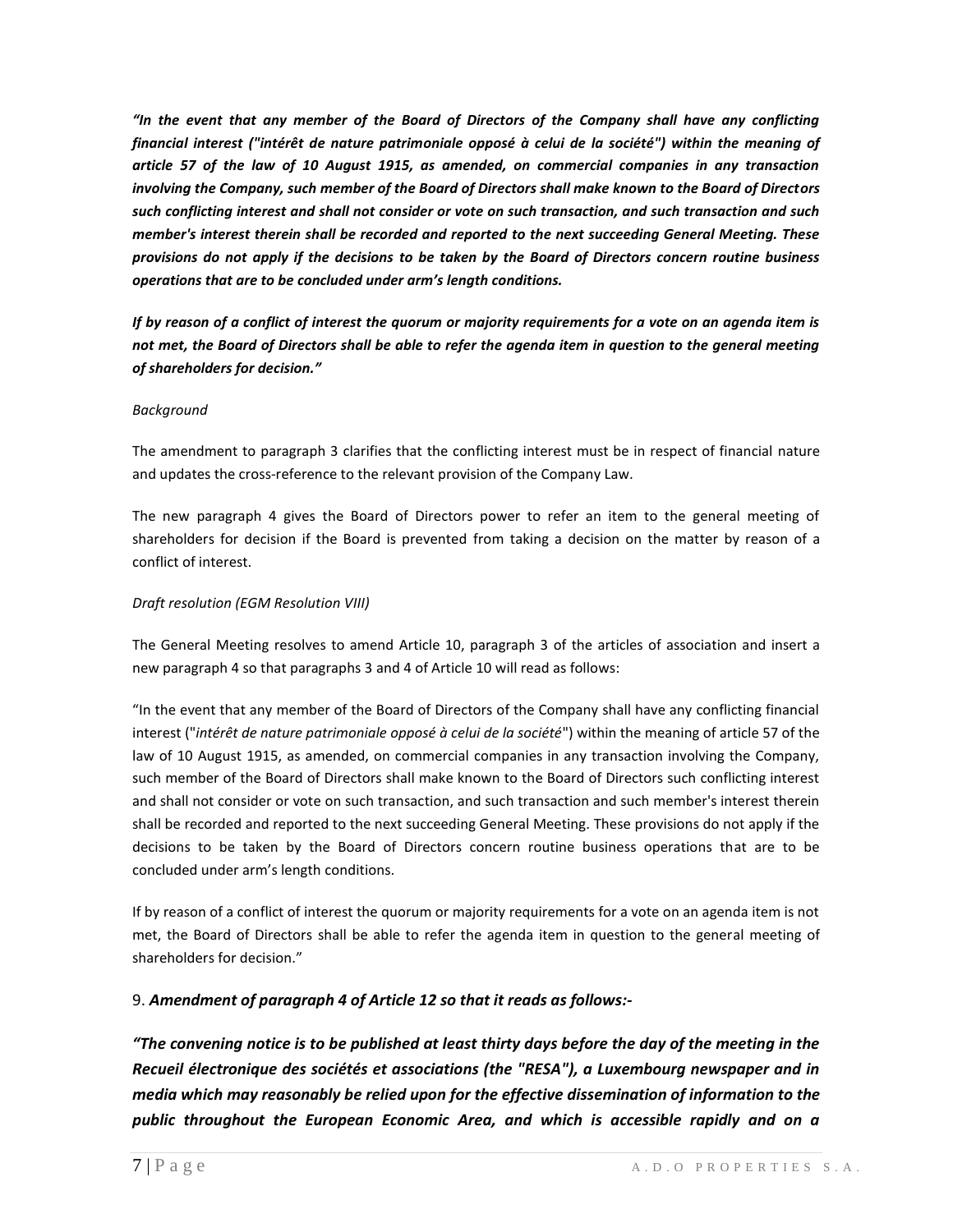*nondiscriminatory basis. If a general meeting of the shareholders is adjourned for lack of quorum, provided that the convening requirements have been complied with and no new item has been added to the agenda, the thirty (30) day period is reduced to a seventeen (17) day period. The convening notices are communicated, in the time-frame stated in the preceding paragraphs, to directors and the approved statutory auditor (réviseur d'entreprises agréé). Such communication must be by mail unless the addressees have individually, expressly and in writing, accepted to receive the convening notice by another means of communication, the performance of this formality not needing to be justified."*

#### *Background*

The amendment of paragraph 4 is necessary because the *Mémorial, Recueil des Sociétés et Associations* has been replaced as official gazette by the *Recueil électronique des sociétés et associations*.

### *Draft resolution (EGM Resolution IX)*

The General Meeting resolves to amend paragraph 4 of Article 12 so that it reads as follows

"The convening notice is to be published at least thirty days before the day of the meeting in the *Recueil électronique des sociétés et associations* (the "RESA"), a Luxembourg newspaper and in media which may reasonably be relied upon for the effective dissemination of information to the public throughout the European Economic Area, and which is accessible rapidly and on a non-discriminatory basis. If a general meeting of the shareholders is adjourned for lack of quorum, provided that the convening requirements have been complied with and no new item has been added to the agenda, the thirty (30) day period is reduced to a seventeen (17) day period. The convening notices are communicated, in the time-frame stated in the preceding paragraphs, to directors and the approved statutory auditor (*réviseur d'entreprises agréés*). Such communication must be by mail unless the addressees have individually, expressly and in writing, accepted to receive the convening notice by another means of communication, the performance of this formality not needing to be justified."

### 10. *Amendment of the first paragraph of Article 13 of the articles of association so that it reads as follows:*

*"The Annual General Meeting of Shareholders shall be held in accordance with Luxembourg law within six months of the end of the Company's financial year at the Company's registered office or at any other place in the Grand-Duchy of Luxembourg indicated in the convening notice.*

### *Background*

The amendment removes the requirement to hold the Annual General Meeting on a specific date and at a predetermined time and, therefore, allows the Board of Directors to be more flexible in terms of calling such meeting but subject to the meeting being held within the legal timeframe of six months from the end of the Company's financial year.

*Draft resolution (EGM Resolution X)*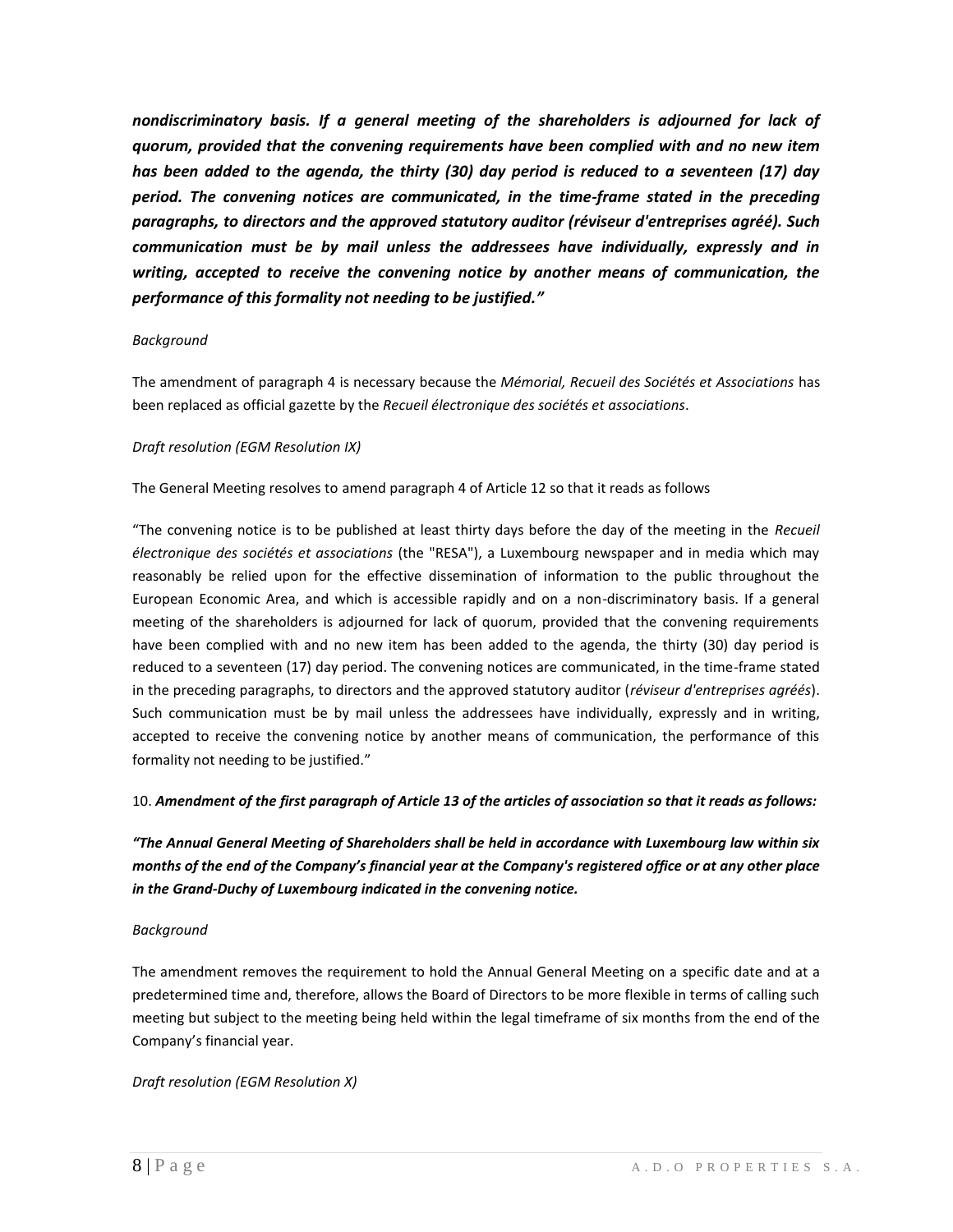The General Meeting resolves to amend the first paragraph of Article 13 of the articles of association so that it reads as follows:

"The Annual General Meeting of Shareholders shall be held in accordance with Luxembourg law within six months of the end of the Company's financial year at the Company's registered office or at any other place in the Grand-Duchy of Luxembourg indicated in the convening notice."

*[REST OF PAGE INTENTIONALLY LEFT BLANK]*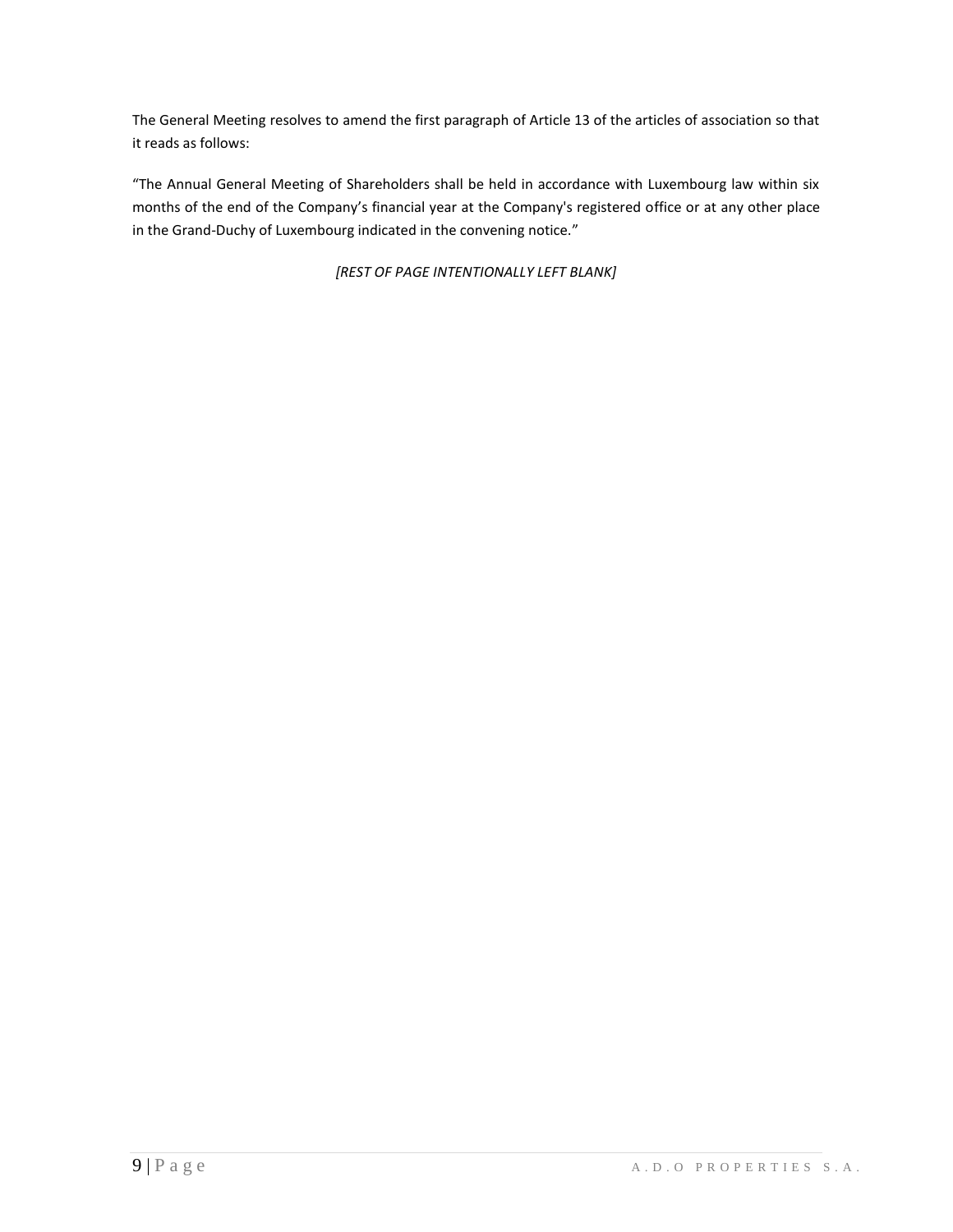### **Agenda and Proposed Resolutions of**

#### **the Annual General Meeting (the "AGM")**

#### *taking place from 2 p.m.:*

**1. Presentation of the management report of the Board of Directors for the financial year ending 31 December 2016 and the reports of the independent auditor on the stand-alone annual financial statements and the consolidated financial statements of the Company for the financial year ending 31 December 2016.**

#### *No resolution required.*

## **2. Approval of the stand-alone annual financial statements of the Company for the financial year ending 31 December 2016.**

#### *Draft resolution (AGM Resolution I)*

The General Meeting, after having reviewed the management report of the Board of Directors and the report of the independent auditor, approves the stand-alone annual financial statements for the financial year ending 31 December 2016 in their entirety, showing a profit for that year of EUR 21,579,721, established in accordance with Luxembourg GAAP.

## **3. Approval of the consolidated financial statements of the Company for the financial year ending 31 December 2016.**

#### *Draft resolution (AGM Resolution II)*

The General Meeting, after having reviewed the management report of the Board of Directors and the report of the independent auditor, approves the consolidated financial statements of the Company established in accordance with international accounting standards for the financial year ending 31 December 2016, showing a consolidated net profit of EUR 410,768,921 (rounded).

#### **4. Approval of the allocation of results and determination of the dividend.**

#### *Draft resolution (AGM Resolution III)*

The General Meeting acknowledges that the net profit of the Company amounts to EUR 21,579,721 according to the stand-alone financial statements established in accordance with Luxembourg GAAP.

On this basis the General Meeting, upon the proposal of the Board of Directors, decides to pay out a dividend from the distributable results consisting of retained earnings and share premium and to allocate the results of the Company based on the stand-alone annual financial statements of the Company for the financial year ending 31 December 2016.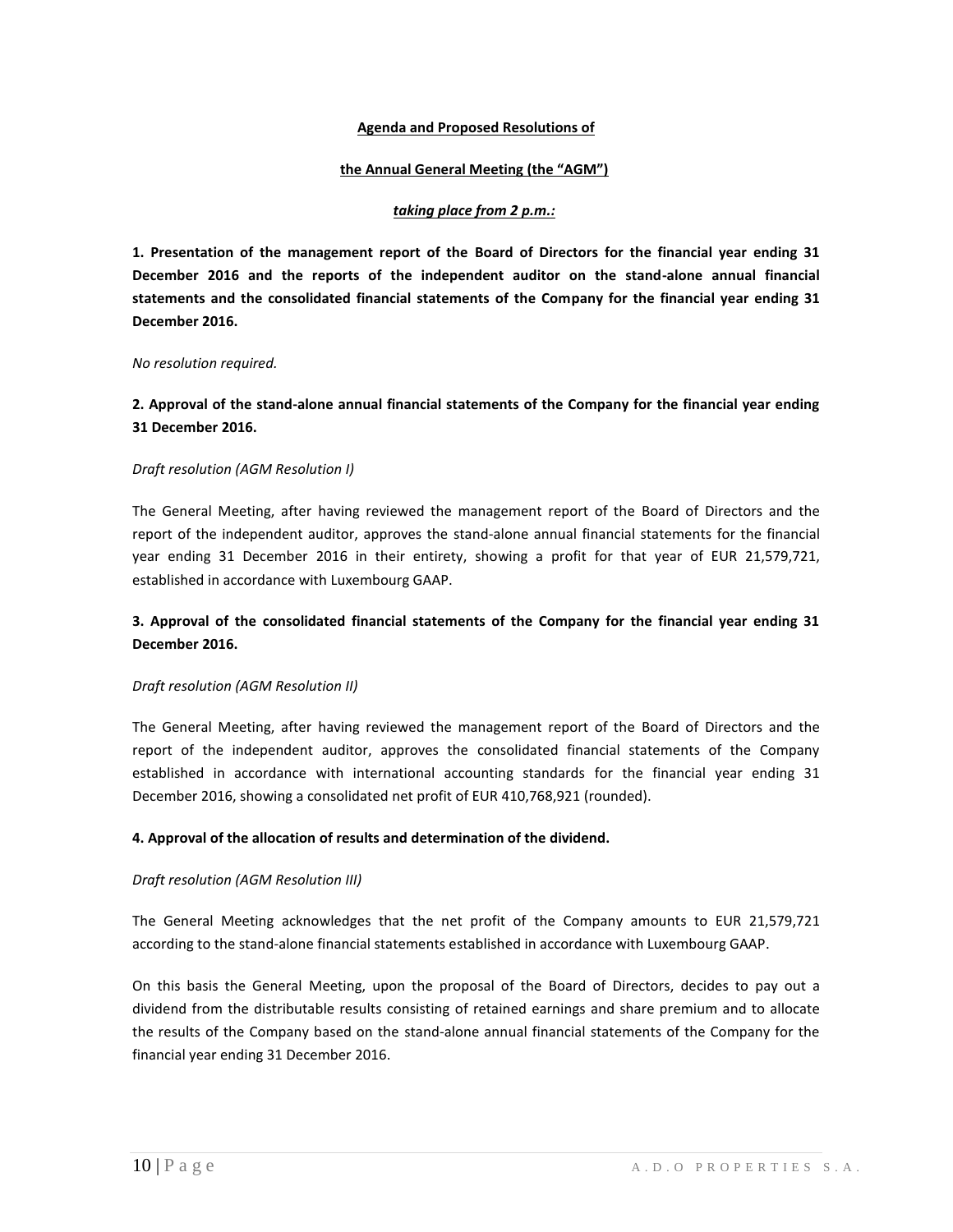Distributable profits December 31, 2016:

|                                                     | In EUR       |
|-----------------------------------------------------|--------------|
| <b>Share Capital</b>                                | 54,684       |
| Profit brought forward - opening balance 01.01.2016 | 7,913,557    |
| Profit (loss) for year 2016                         | 21,579,721   |
| Closing balance as at 31.12.2016                    | 29,493,278   |
| Restricted profits:                                 |              |
| Allocation to the legal reserve                     | (1, 128)     |
| Net book value of formation expenses as 31.12.2016  | (10,560,580) |
| Distributable amount retained earnings              | 18,931,570   |
| Share premium account                               | 845,258,737  |
| Total maximum distributable amount                  | 864,190,307  |
| Proposed dividend from retained earnings            | (18,931,570) |
| Proposed dividend from share premium                | (913,430)    |
| Total proposed dividend (0.45 EUR per share)        | (19,845,000) |
| Distributable amount carried forward                | 844.345.307  |

The General Meeting acknowledges that the record date determining the eligibility to receive a dividend payment shall be 3 May 2017, and that the payment of dividends shall commence on 5 May 2017.

## **5. Confirmation of the appointment of Mr Jörn Stobbe as an independent director of the Company for a period running from 1 September 2016 until the annual general meeting to take place in the year 2019.**

### *Draft resolution (AGM Resolution IV)*

The General Meeting ratifies and confirms the appointment of Mr Jörn Stobbe, co-opted as director at a board meeting held on 16 August 2016 following the resignation of Mr Jörg Schwagenscheidt, as director of the Company. The appointment is confirmed to run from 1 September 2016 until the annual general meeting to take place in the year 2019.

# **6. Approval of increase of the fixed annual fees of independent board members to EUR 50,000 per year from 1 September 2016**

### *Draft resolution (AGM Resolution V)*

The General Meeting ratifies and confirms the decision of the board meeting held on 16 August 2016 to increase the fixed annual fees of independent board members from EUR 30,000 to EUR 50,000 per year from 1 September 2016.

# **7. Approval of the discharge of all directors having held office during the financial year ending 31 December 2016**

### *Draft resolution (AGM Resolution VI)*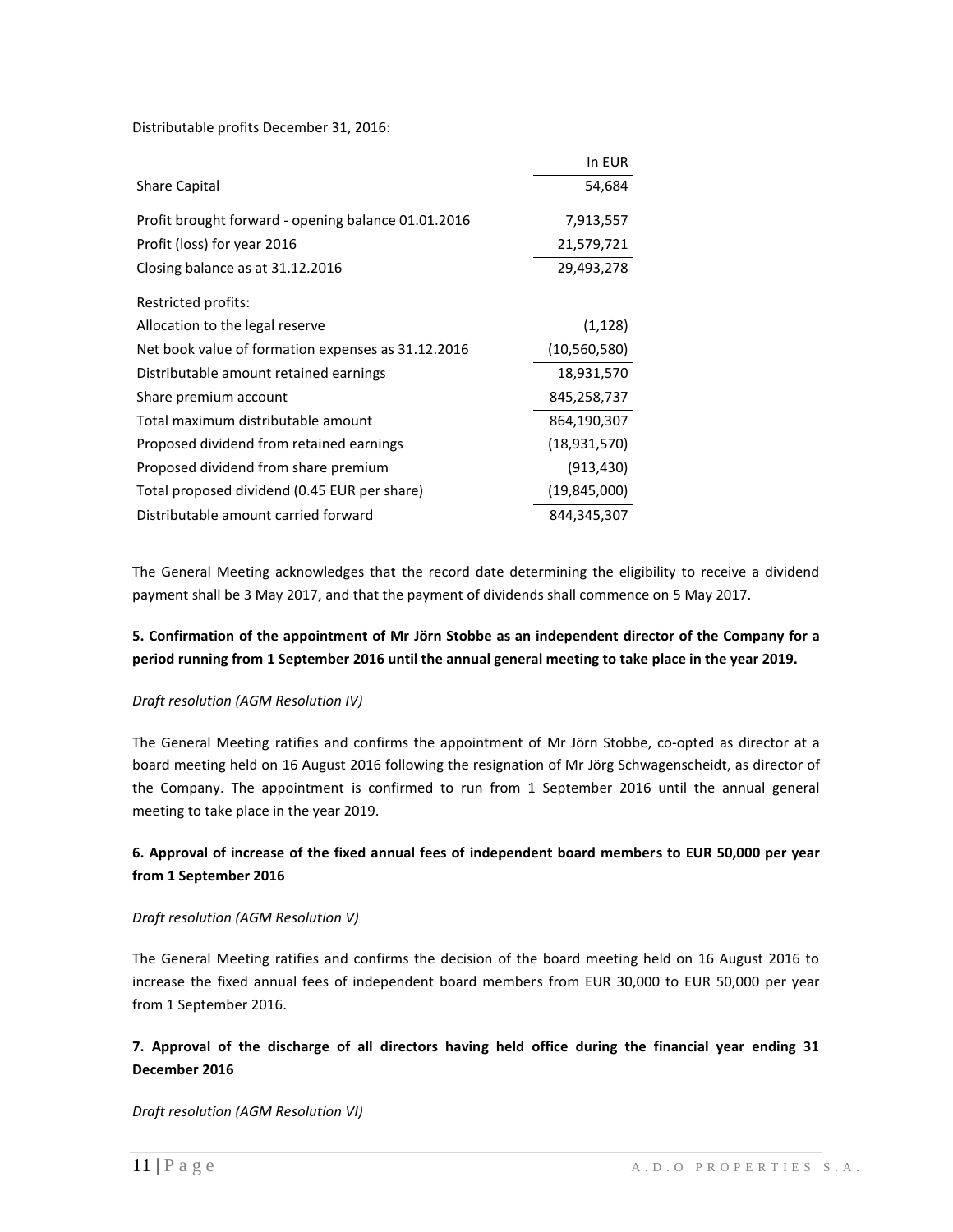The General Meeting decides to grant discharge to all directors having held office during the financial year ending 31 December 2016.

## **8. Approval of the re-appointment of KPMG Luxembourg as independent auditor of the Company until the annual general meeting to take place in 2018.**

### *Draft resolution (AGM Resolution VII)*

The General Meeting decides to approve the re-appointment of KPMG Luxembourg, *société cooperative,* with registered office at 39, avenue John F. Kennedy, L-1855 Luxembourg as independent auditor of the Company until the annual general meeting to take place in 2018.

\*\*\*\*\*

### **I QUORUM AND VOTING**

The EGM will validly deliberate on all resolutions on its agenda provided a quorum of 50% of the Company's issued share capital is present or represented. If the aforementioned quorum is not met, the EGM may be reconvened by the Board of Directors and at the reconvened meeting no quorum will be required. The resolutions will be validly adopted only if approved by at least 2/3 of the votes cast at the EGM or any reconvened meeting. Each share is entitled to one vote.

The AGM will validly deliberate on all resolutions on the agenda regardless of the number of shareholders present and of the number of shares represented, and the resolutions relating to these agenda items will be adopted by a simple majority of the votes validly cast by shareholders present or represented. Each share is entitled to one vote.

### **II RIGHT OF SHAREHOLDERS TO ADD ITEMS TO THE AGENDA OR TO TABLE ALTERNATIVE RESOLUTIONS**

Shareholders holding individually or collectively at least 5% of the issued share capital of the Company have the right (a) to add new items on the agenda of the EGM and AGM (the "**Meetings**") and/or (b) to table draft resolutions regarding existing or new agenda items.

Those rights shall be exercised by a request in writing accompanied by (i) the text of the new agenda item and/ or a draft resolution as well as the reasons for submitting such request, or (ii) an alternative resolution for an existing agenda item with a clear identification of the existing agenda item, the text of the proposed alternative resolution and the reasons for submitting such request and (iii) the name of a contact person and a contact address (postal address and e-mail) at which the Company can acknowledge receipt of the request. The request must also be accompanied by a Shareholding Confirmation Certificate (as defined below) attesting to the holding by the shareholder or shareholders of at least 5% of the issued share capital of the Company on the Record Date (as defined below).

Any such request and accompanying documents from shareholders must be received by the Company not later than 10 April 2017 at one of the following addresses:

ADO Properties 20 Rue Eugene Ruppert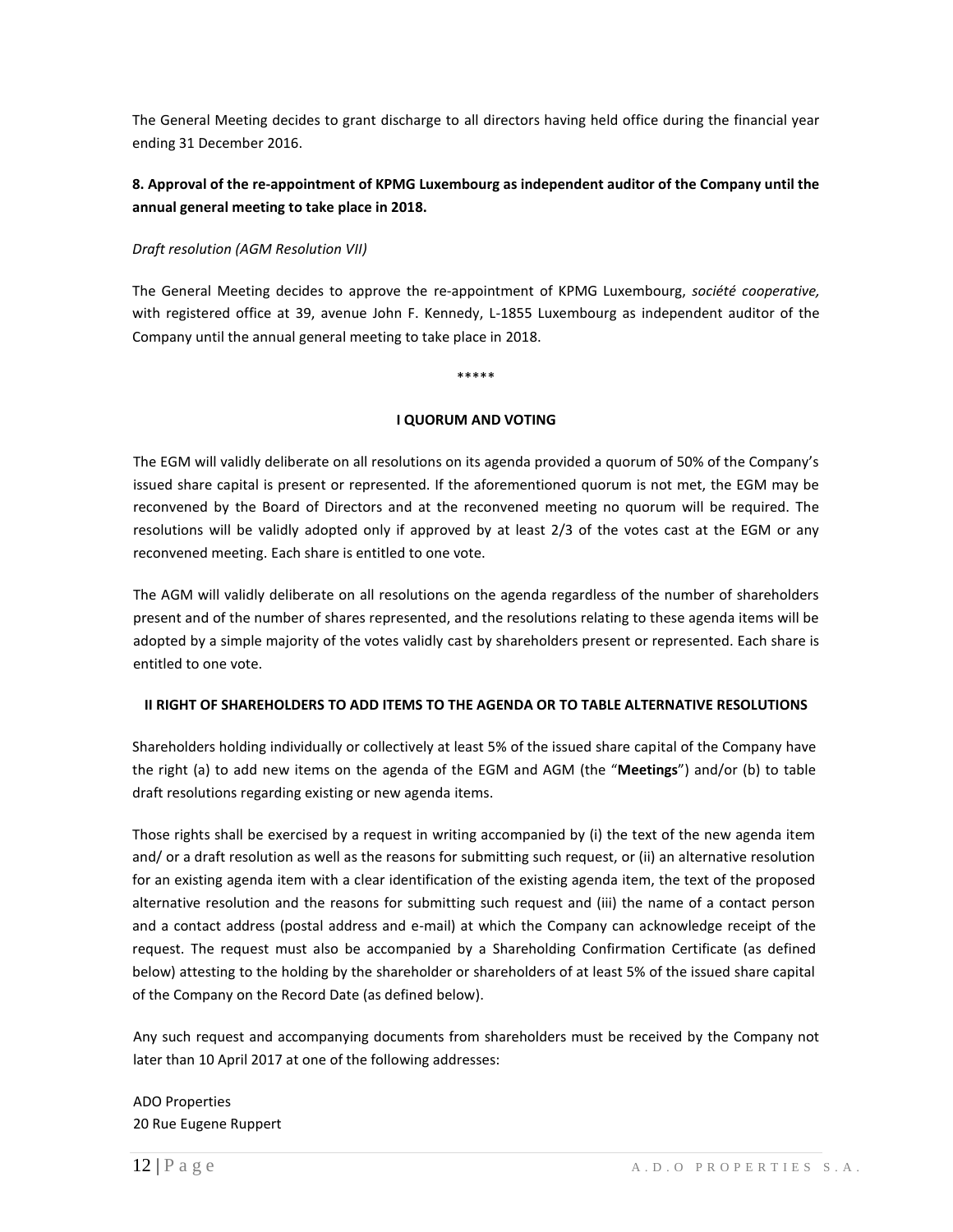L-2453 Luxembourg Grand Duchy of Luxembourg

or

### [agm2017@ado.properties](mailto:agm2017@ado.properties)

The Company shall confirm receipt of the request within forty-eight hours from receipt.

The Company will then publish a revised agenda at the latest on 17 April 2017. The text of the proposed resolutions will be published by the Company as soon as possible from receipt on its website www.ado.properties/AGM2017.

### **III RIGHT TO ASK QUESTIONS**

Every shareholder has the right to ask questions concerning items on the agenda of the Annual General Meeting and Extraordinary General Meeting ahead of and during the meetings. The Company will respond to such questions on a best efforts basis and may, at its choice, reply to such questions either globally or individually, during the relevant Meeting. Questions asked before the Meetings must be sent by email to agm2017@ado.properties and shall include the shareholder's full name and address and shall attach a Shareholding Confirmation Certificate (as defined below) attesting to the holding by the shareholder or shareholders of shares of the Company on the Record Date (as defined below).

### **IV ATTENDANCE**

The rights of shareholders to attend the Meetings and exercise voting rights are subject to such shareholders being shareholders of the Company at midnight (24:00) Luxembourg time on 18 April 2017 (the "**Record Date**", i.e. the day falling fourteen (14) days before the date of the Meetings)).

### **In order to attend the Meetings, a shareholder must:-**

**(i) indicate to the Company his/her/its intention to participate** so that such confirmation is received by the Company at the latest **by 23:59 CET on 18 April 2017, the Record Date**. This confirmation of participation may be given in writing (including by email) by a shareholder directly or someone on its behalf.

**(ii) duly complete and sign and deliver to the Company an Attendance and Proxy Form** so that it is received by the Company at the latest **by noon (12:00 noon CET) on 28 April 2017**. A template form is available on the Company's website at [www.ado.properties/AGM2017.](http://www.ado.properties/AGM2016)) (NOTE: if this Attendance and Proxy Form is delivered to the Company **by 23:59 CET on 18 April 2017 – the Record Date**, it will also serve as confirmation of that shareholder's intention to participate in the Meetings, thus satisfying item (i) above.)

**(iii) procure that a Shareholding Confirmation Certificate is received by the Company** at the latest **by noon (12:00 noon CET) on 28 April 2017.** This document must indicate the shareholder's name and the number of Company shares held at midnight, (24:00) Luxembourg time on the Record Date. The Shareholding Confirmation Certificate shall be issued by the bank, the professional securities' depositary or the financial